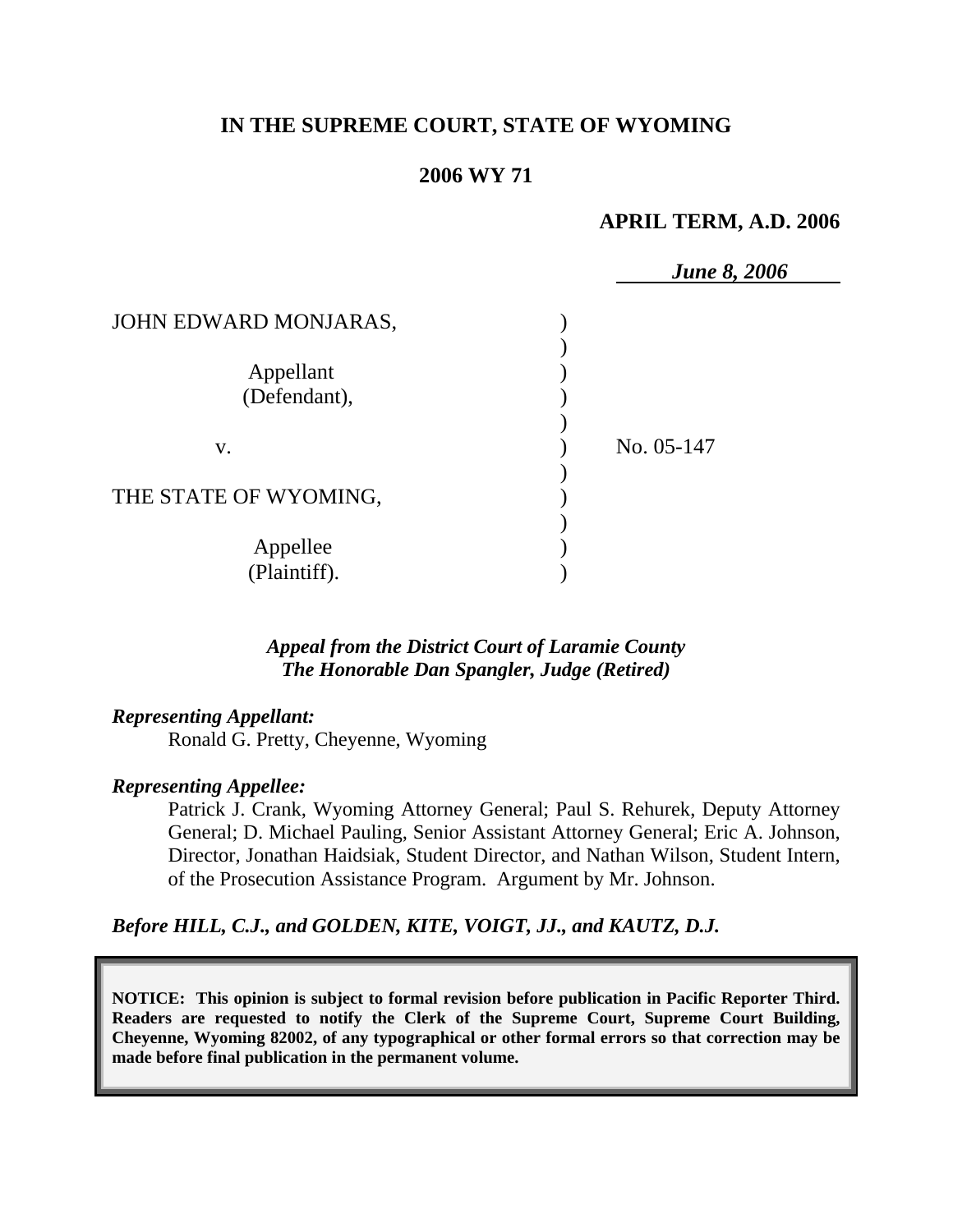**GOLDEN**, Justice.

[¶1] John Monjaras pled guilty to two counts of third-degree sexual assault and was sentenced to concurrent terms of imprisonment of four to five years. Monjaras now appeals, claiming that the district court abused its discretion by imposing a prison sentence instead of probation. We affirm.

#### **ISSUE**

[¶2] Monjaras presents the following issue for our review:

Did the court abuse its discretion when it sentenced Appellant to prison[?]

## **FACTS**

[¶3] In the Spring of 2004, A.M., who was then forty-four years old, reported to the Cheyenne Police Department that she had been sexually abused by her sixth-grade teacher, John Monjaras. According to A.M., Monjaras first engaged her in sexual intercourse when she was twelve years old. The sexual abuse occurred while A.M. was babysitting for Monjaras' infant daughter and continued for a period of time until A.M. discontinued contact with Monjaras. A.M. reported that Monjaras also had sexually abused another student, R.W., during the same time period and that R.W. had become pregnant as a result of the abuse.

[¶4] R.W. confirmed that Monjaras had engaged in sexual intercourse with her starting in approximately June of 1973, when she was twelve years old. As with A.M., the sexual abuse occurred while R.W. was babysitting Monjaras' daughter. R.W. eventually became pregnant with Monjaras' child at the age of thirteen and gave birth in August of [1](#page-1-0)975.<sup>1</sup> When questioned by police, Monjaras acknowledged his sexual relationship with R.W. but denied having any type of sexual relationship with A.M.

[¶5] On May 25, 2004, the State charged Monjaras with four counts of third-degree sexual assault against A.M. and two counts of third-degree sexual assault against R.W., in violation of Wyo. Stat. Ann. § 6-[2](#page-1-1)-304(a)(i) (LexisNexis 2003).<sup>2</sup> Pursuant to a plea

<span id="page-1-1"></span><sup>2</sup> Wyo. Stat. Ann. § 6-2-304(a)(i) provides:

<span id="page-1-0"></span><sup>&</sup>lt;sup>1</sup> Monjaras married R.W. in 1977. The marriage ended in divorce in 1991.

<sup>(</sup>a) An actor commits sexual assault in the third degree if, under circumstances not constituting sexual assault in the first or second degree: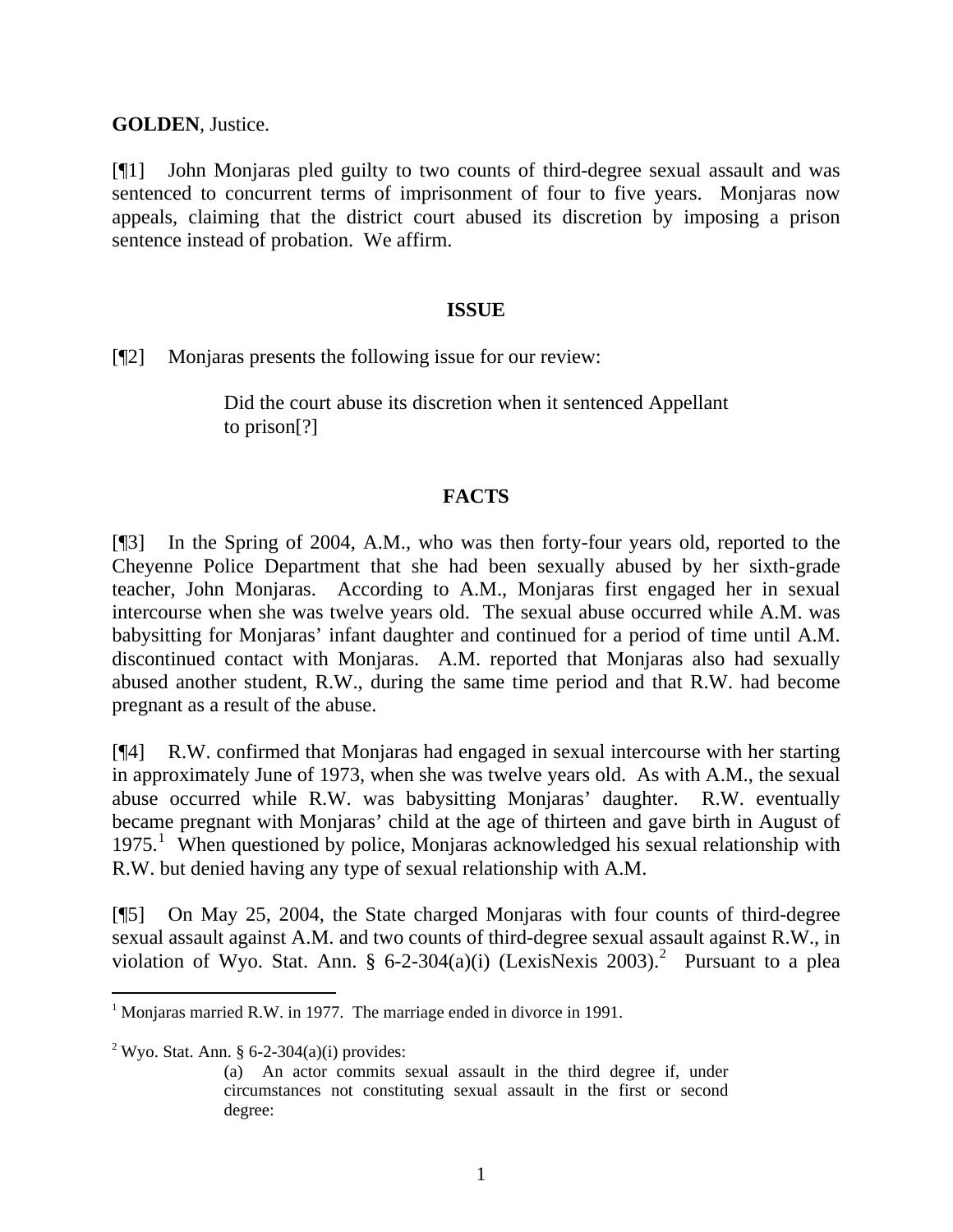agreement, Monjaras pled guilty to one count of third-degree sexual assault involving A.M. and one count of third-degree sexual assault involving R.W. In providing a factual basis for his pleas, Monjaras admitted to having sexual intercourse with A.M. and R.W., whom he claimed were fourteen years of age at the time. In exchange for Monjaras' guilty pleas, the State dismissed the remaining counts and agreed to remain silent with respect to sentencing.

[¶6] Prior to sentencing, the district court received a Presentence Investigation Report (PSI) from the Department of Corrections and a document entitled "Defendants Filings in Aid of the Court." The latter document disputed A.M.'s allegations regarding his criminal conduct and included numerous letters and petitions supporting Monjaras and urging leniency in sentencing. Monjaras appeared before the district court for sentencing on March 24, 2005. The district court noted it had received the PSI and provided Monjaras an opportunity to comment on the report. The district court heard statements from Monjaras, his children and numerous friends, arguments by defense counsel in mitigation of sentencing, and entertained a statement by the victim, A.M.

[¶7] At the conclusion of the hearing, and without comment, the district court sentenced Monjaras to a prison term of four to five years on each count, with the two sentences to run concurrently. The court entered a written judgment and sentence confirming its oral pronouncement. The judgment and sentence expressly states that "probation is inappropriate," but contains no further indication as to how the district court arrived at its sentencing decision. This appeal followed.

# **STANDARD OF REVIEW**

[¶8] Sentencing decisions are within the broad discretion of the trial court. This Court will not set aside a sentence that is within the statutory limits absent a finding of a clear abuse of discretion. *Watters v. State*, 2004 WY 155, ¶ 32, 101 P.3d 908, 920 (Wyo. 2004); *Sampsell v. State*, 2001 WY 12, ¶ 6, 17 P.3d 724, 726 (Wyo. 2001). "Judicial discretion is a composite of many things, among which are conclusions drawn from objective criteria; it means exercising sound judgment with regard to what is right under the circumstances and without doing so arbitrarily and capriciously." *Martinez v. State*, 2002 WY 10, ¶ 7, 39 P.3d 394, 396 (Wyo. 2002). Under the abuse-of-discretion standard of review, our core inquiry is the reasonableness of the trial court's choice. *Id*.

 $\overline{a}$ 

<sup>(</sup>i) The actor is at least four (4) years older than the victim and inflicts sexual intrusion on a victim under the age of sixteen (16) years[.]

Monjaras has never challenged the State's decision to charge him under  $\S$  6-2-304(a)(i) rather than the statute in effect at the time he committed the crimes, Wyo. Stat. § 6-63(B) (Michie 1975 Cum. Supp.).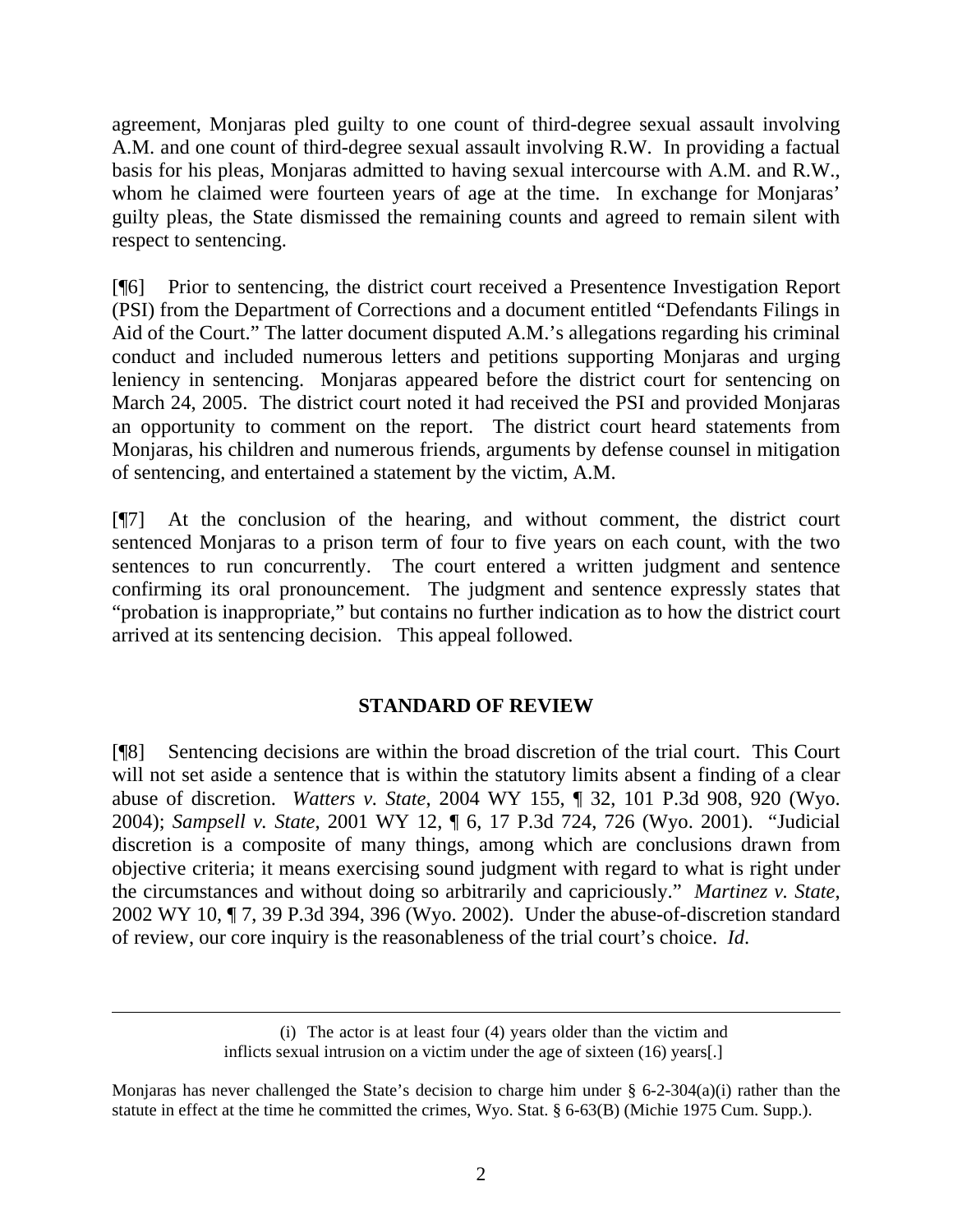### **DISCUSSSION**

[¶9] Monjaras attacks his sentences from various angles. Primarily, Monjaras presents a global complaint concerning the district court's failure to provide an explanation for the sentences it imposed. He claims that this failure by the district court has prejudicially inhibited his ability to obtain meaningful appellate review of the reasonableness of the court's sentencing decision. Apparently conceding that the current state of the law does not require a trial court to render specific findings in sentencing matters, Monjaras declares that, as a matter of policy, this Court should direct trial courts to enter into the record the reasons supporting the sentences imposed or face an automatic reversal of their sentencing decisions. Monjaras, predictably, wants this Court to apply this new policy to the instant appeal, effectively granting him a new sentencing hearing. Monjaras, however, supports his policy argument with nothing more than his personal preference. Unfortunately for Monjaras, such an argument is wholly insufficient to persuade this Court to alter its longstanding precedent.

[¶10] Monjaras also presents more specific complaints regarding his sentences. He claims that the district court did not adequately consider the possibility of a probationary sentence. Although Monjaras acknowledges that the district court, in its written judgment, stated that "the Court finds that probation is inappropriate,"<sup>[3](#page-3-0)</sup> he points to the absence of specific findings as evidence that the court did not consider probation in determining an appropriate sentencing disposition.

[¶11] The decision whether or not to grant probation is discretionary. *Trujillo v. State*, 2002 WY 56, ¶ 6, 44 P.3d 943, 945 (Wyo. 2002). While the trial court is not obligated to grant probation to a criminal defendant, it must consider an application for probation and, if such is not granted, include a statement in the written sentence expressly acknowledging that it considered the application. *Martinez*, ¶ 10, 39 P.3d at 396; W.R.Cr.P. 32(c)(2)(D). We have stated that no particular amount of consideration of probation is required as long as the record discloses that the court considered it, however slightly. *Beaulieu v. State*, 608 P.2d 275 (Wyo. 1980); *see also Martinez*, ¶ 11, 39 P.3d at 396; *Volz v. State*, 707 P.2d 179, 183 (Wyo. 1985).

[¶12] After reviewing the record in this case, we are convinced that the district court considered and rejected the option of placing Monjaras on probation. The PSI discussed probation as a sentencing option and provided a detailed probation plan. Although the PSI did not include an explicit recommendation as to whether or not probation was appropriate, it cited Monjaras' stable residence and steady income as indicators that Monjaras was appropriately situated for a probationary sentence. The PSI contained

<span id="page-3-0"></span><sup>&</sup>lt;sup>3</sup> This statement has since been lined out in the written judgment and sentence. We cannot discern when it was done or by whom. Because the parties have not made an issue of the lineout, neither will we.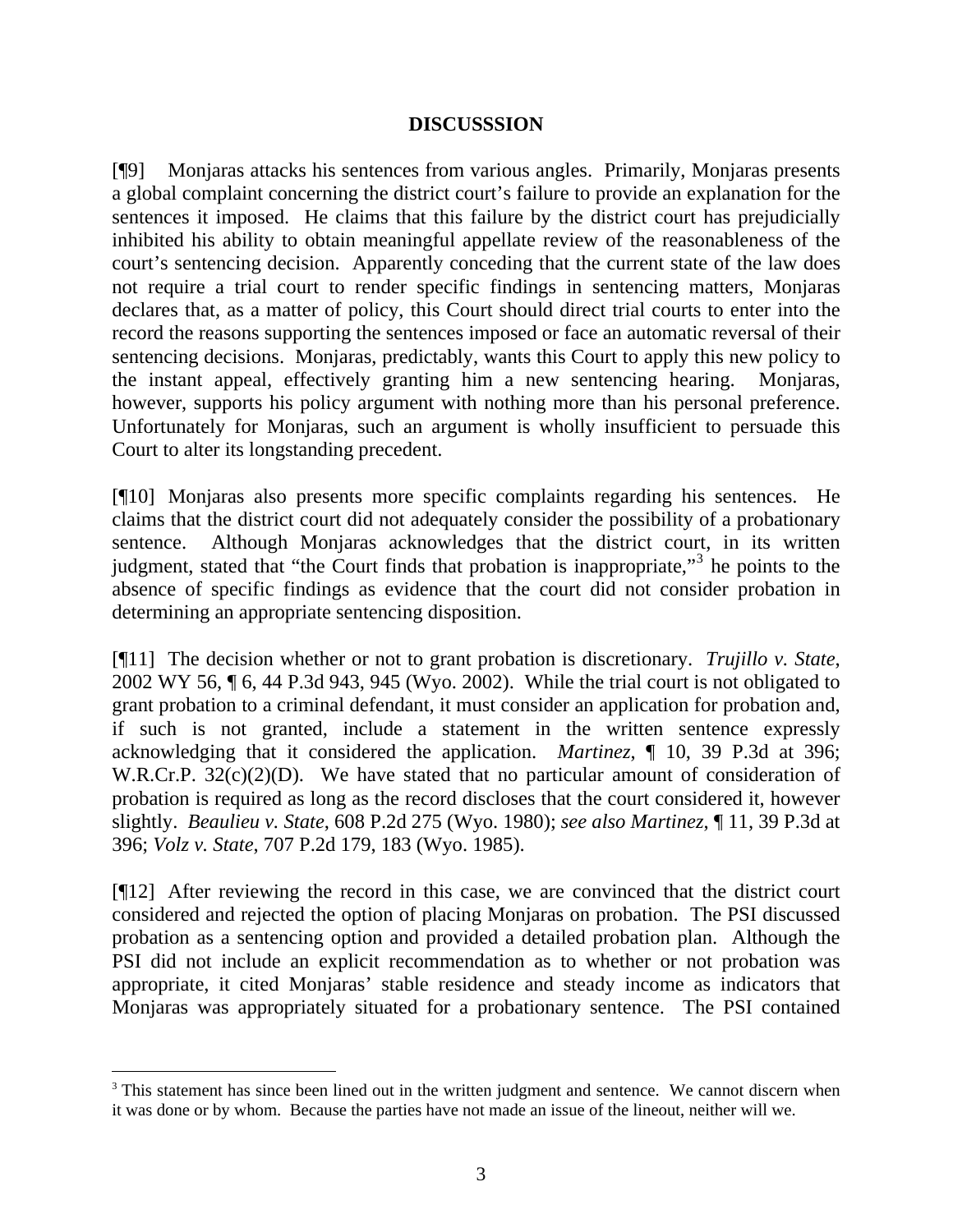twenty-one conditions which the PSI's author considered necessary in the event the district court granted probation.

[¶13] The issue of probation was also brought to the attention of the district court by witnesses who testified on Monjaras' behalf at the sentencing hearing and through Monjaras' statements and defense counsel's argument in mitigation of sentencing. The record also contains letters of support and a twenty-four-page petition in which friends of Monjaras advocated for a sentence of probation. On the other hand, A.M. urged the court, in both her oral and written statements, not to impose a probationary sentence. The facts of this case resemble those in which we have previously found a sufficient consideration of probation. *See Martinez*, ¶¶ 12-15, 39 P.3d at 396-97 (finding that trial court considered probation where defendant's family members urged the probation officer to recommend probation and testified that they would suffer financially if defendant sent to prison); *Burk v. State*, 848 P.2d 225, 236 (Wyo. 1993) (arguments at sentencing about suitability of probation demonstrated that probation had been considered); *Beaulieu*, 608 P.2d at 275-76 (fact that probation was requested and presentence investigation report contained probation plan leads to no other conclusion that trial court considered probation). We have no trouble concluding in this case that the issue of probation was squarely before the district court, and the court considered and rejected that sentencing option.

[¶14] Monjaras also takes issue with the concurrent four-to-five-year prison sentences imposed by the district court. Monjaras contends that the prison sentences are unreasonable given the age of the crimes, the lack of a prior criminal history and his exemplary behavior and community service over the last thirty years. We disagree. After reviewing the record, we find that the sentences are remarkably lenient.

[¶15] When assessing the reasonableness of a sentence, consideration must be given to the crime, its attendant circumstances and the character of the defendant. *Watters*, ¶ 33, 101 P.3d at 921; *Volz*, 707 P.2d at 184. When Monjaras pled guilty, he admitted to engaging in a sexual relationship with two fourteen-year-old girls. Monjaras used his position as a teacher to establish a trusting relationship with the girls and then used that relationship to sexually abuse them. His surreptitious exploitation of these girls is reprehensible. The fact that he escaped detection for over thirty years does not diminish in any way his heinous criminal conduct.

[¶16] Each offense upon which Monjaras was convicted, third degree sexual assault, provides for a maximum prison term of fifteen years. Wyo. Stat. Ann. § 6-2-306(a)(iii) (LexisNexis 2003). Consequently, being convicted on two counts, Monjaras faced a